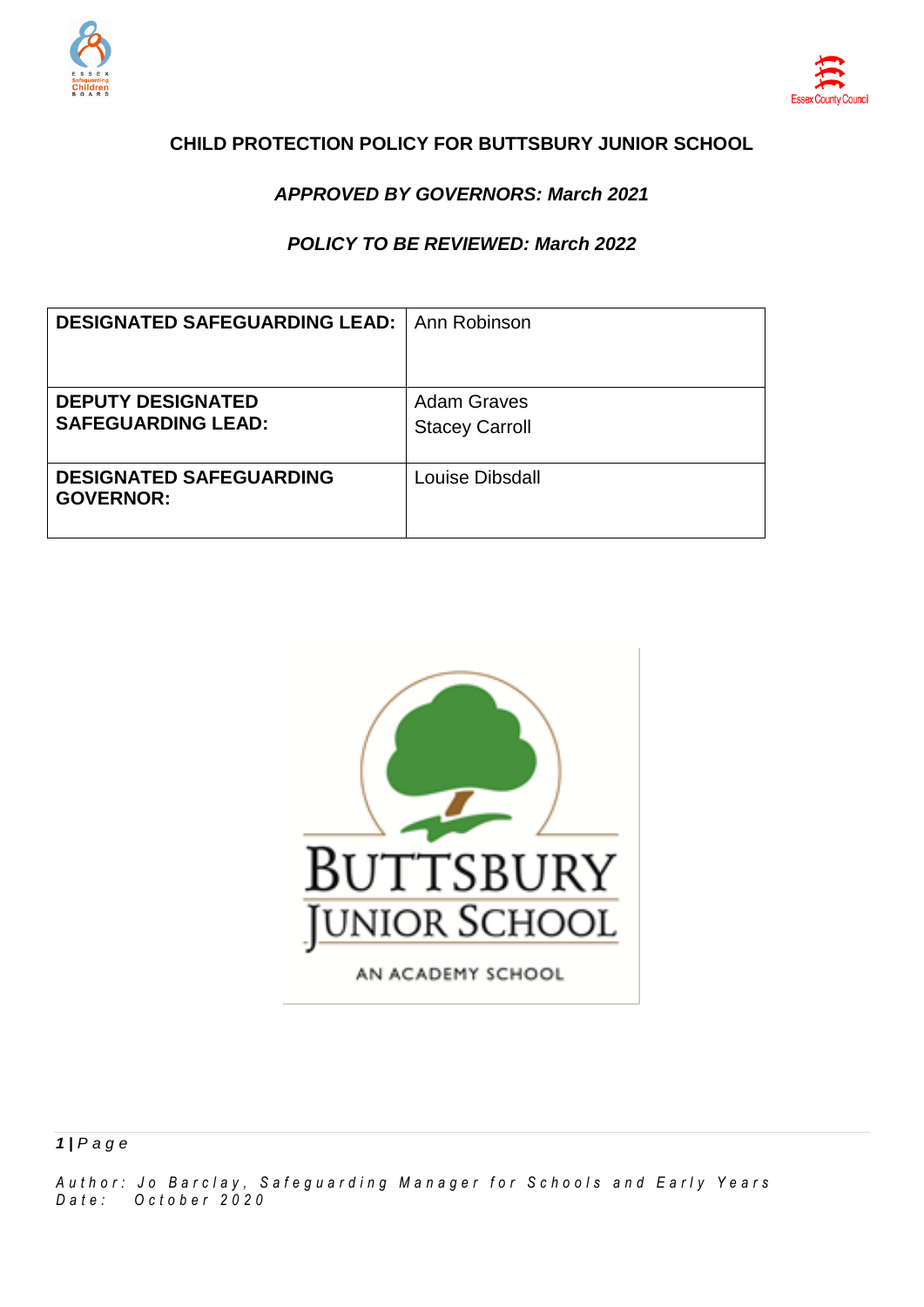



| 1                       | Introduction                                               |
|-------------------------|------------------------------------------------------------|
| $\mathbf{2}$            | <b>Statutory Framework</b>                                 |
| 3                       | <b>Roles and responsibilities</b>                          |
| 4                       | Types of abuse / specific safeguarding issues              |
| $\overline{\mathbf{5}}$ | Children potentially at risk of greater harm               |
| 6                       | <b>Procedures</b>                                          |
| $\overline{7}$          | <b>Training</b>                                            |
| 8                       | <b>Professional confidentiality</b>                        |
| 9                       | <b>Records and information sharing</b>                     |
| 10                      | <b>Interagency working</b>                                 |
| 11                      | Allegations about members of the workforce                 |
| 12                      | Use of reasonable force                                    |
| 13                      | Whistleblowing                                             |
| <b>Appendix A</b>       | <b>Children and Families Hub Partner Access Map</b>        |
| <b>Appendix B</b>       | <b>Essex Windscreen of Need and levels of intervention</b> |
| <b>Appendix C</b>       | Additional safeguarding arrangements during COVID-19 -     |

*| P a g e*

*A u t h o r : J o B a r c l a y , S a f e g u a r d i n g M a n a g e r f o r S c h o o l s a n d E a r l y Y e a r s D a t e : O c t o b e r 2 0 2 0*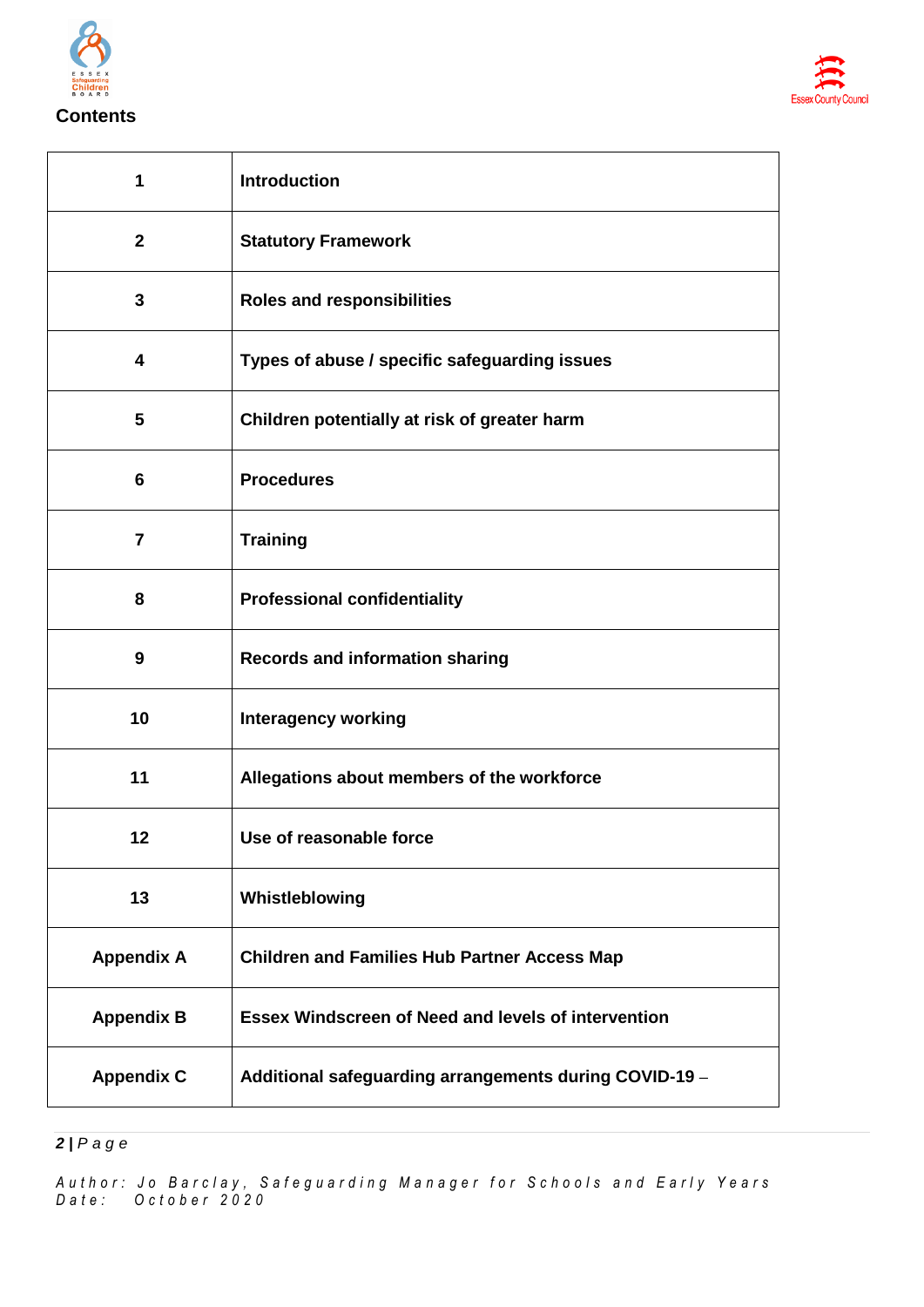



# **CHILD PROTECTION POLICY FOR BUTTSBURY SCHOOL**

# **1. Introduction**

Schools and their staff form part of the wider safeguarding system for children. Everyone who comes into contact with children and their families and carers has a role to play in safeguarding children. In order to fulfil this responsibility effectively, all professionals should make sure their approach is child-centred. This means that they should consider, at all times, what is in the best interests of the child.

*(Keeping Children Safe in Education – DfE, 2020)*

This Child Protection policy is for all staff, parents, governors, volunteers and the wider school community. It forms part of the safeguarding arrangements for our school and should be read in conjunction with the following:

- Keeping Children Safe in Education (DfE, 2020)
- the school Behaviour policy:
- the school Staff Behaviour policy (sometimes called Staff Code of Conduct);
- the safeguarding response to children missing from education
- the role of the designated safeguarding lead (Annex B of KCSIE)

Safeguarding and promoting the welfare of children *(everyone under the age of 18)* is defined in Keeping Children Safe in Education as:

- Protecting children from maltreatment
- Preventing impairment of children's mental and physical health or development
- Ensuring that children grow up in circumstances consistent with the provision of safe and effective care
- Taking action to enable all children to have the best outcomes

# **2. Statutory framework**

There is government guidance set out in [Working Together \(HMG, 2018\)](https://assets.publishing.service.gov.uk/government/uploads/system/uploads/attachment_data/file/729914/Working_Together_to_Safeguard_Children-2018.pdf) on how agencies must work in partnership to keep children safe. This guidance places a shared and equal duty on three Safeguarding Partners (the Local Authority, Police and Health) to work together to safeguard and promote the welfare of all children in their area under multi-agency safeguarding arrangements. These arrangements sit under the [Essex Safeguarding Children Board](http://www.escb.co.uk/Home.aspx) (ESCB). In Essex, the statutory partners are Essex County Council, Essex Police and five of the seven Clinical Commissioning Groups covering the county.

Section 175 of the Education Act 2002 *(Section 157 for Independent schools)* places a statutory responsibility on the governing body to have policies and procedures in place that safeguard and promote the welfare of children who are pupils of the school.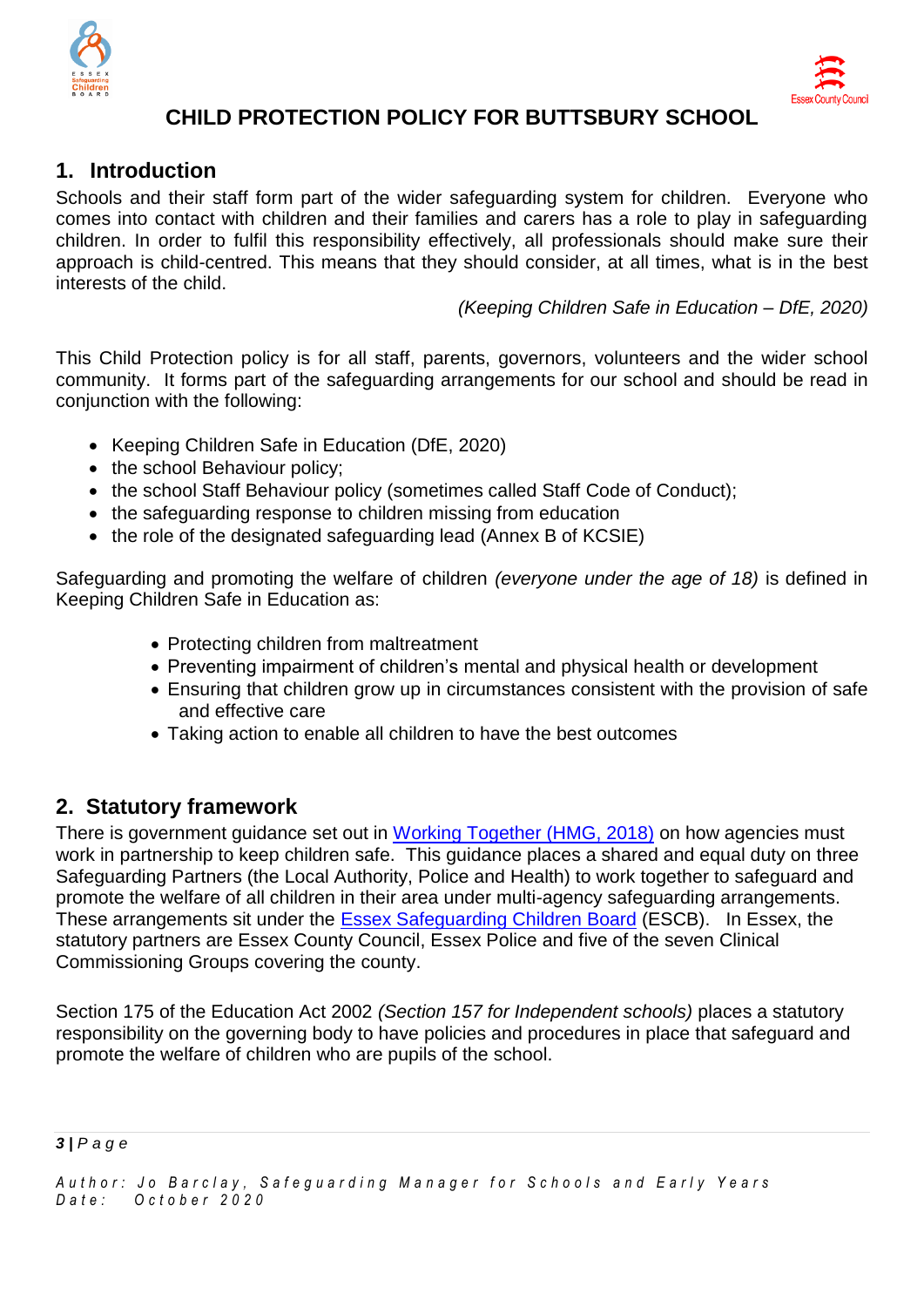

In Essex, all professionals must work in accordance with the **SET Procedures (ESCB, 2019)**. Our school also works in accordance with the following legislation and guidance *(this is not an exhaustive list)*:

[Keeping Children Safe in Education \(DfE, 2020\)](https://assets.publishing.service.gov.uk/government/uploads/system/uploads/attachment_data/file/892394/Keeping_children_safe_in_education_2020.pdf)

[Working Together \(HMG, 2018\)](https://assets.publishing.service.gov.uk/government/uploads/system/uploads/attachment_data/file/729914/Working_Together_to_Safeguard_Children-2018.pdf)

Education Act (2002)

[Effective Support for Children and Families in Essex](http://www.escb.co.uk/Portals/67/Documents/professionals/EffectiveSupportBooklet2017v5-FINAL.pdf) (ESCB, 2017)

[Counter-Terrorism and Security Act \(HMG, 2015\)](http://www.legislation.gov.uk/ukpga/2015/6/contents)

[Serious Crime Act 2015](https://www.gov.uk/government/collections/serious-crime-bill) (Home Office, 2015)

Children and Social Work Act (2017)

Children Missing Education - [statutory guidance for local authorities \(DfE, 2016\)](https://assets.publishing.service.gov.uk/government/uploads/system/uploads/attachment_data/file/550416/Children_Missing_Education_-_statutory_guidance.pdf)

Sexual Offences Act (2003)

Education (Pupil Registration) Regulations 2006

[Information sharing advice for safeguarding practitioners \(HMG, 2018\)](https://assets.publishing.service.gov.uk/government/uploads/system/uploads/attachment_data/file/721581/Information_sharing_advice_practitioners_safeguarding_services.pdf)

[Data Protection Act \(2018\)](http://www.legislation.gov.uk/ukpga/2018/12/pdfs/ukpga_20180012_en.pdf)

[What to do if you're worried a child is being abused \(](https://www.gov.uk/government/uploads/system/uploads/attachment_data/file/419604/What_to_do_if_you_re_worried_a_child_is_being_abused.pdf)HMG, 2015)

[Searching, screening and confiscation](https://assets.publishing.service.gov.uk/government/uploads/system/uploads/attachment_data/file/674416/Searching_screening_and_confiscation.pdf) (DfE, 2018)

Children Act (1989)

Children Act (2004)

[Preventing and Tackling Bullying \(DfE, 2017\)](https://www.gov.uk/government/uploads/system/uploads/attachment_data/file/623895/Preventing_and_tackling_bullying_advice.pdf)

Female Genital Mutilation Act 2003 (S. 74 - Serious Crime Act 2015)

[Sexual violence and sexual harassment between children in schools and colleges \(](https://www.gov.uk/government/uploads/system/uploads/attachment_data/file/667862/Sexual_Harassment_and_Sexual_Violence_-_Advice.pdf)DfE, 2018)

[Promoting positive emotional well-being and reducing the risk of suicide \(ESCB, 2018\)](https://schools.essex.gov.uk/pupils/Safeguarding/Emotional_Wellbeing_and_Mental_Health/Documents/Promoting%20Positive%20Emotional%20Well-being%20and%20Reducing%20the%20Risk%20of%20Suicide%20-%20Autumn%202018.pdf)

[Preventing youth violence and gang involvement \(Home Office, 2015\)](https://assets.publishing.service.gov.uk/government/uploads/system/uploads/attachment_data/file/418131/Preventing_youth_violence_and_gang_involvement_v3_March2015.pdf)

[Criminal Exploitation of children and vulnerable adult -](https://assets.publishing.service.gov.uk/government/uploads/system/uploads/attachment_data/file/741194/HOCountyLinesGuidanceSept2018.pdf) county lines guidance (Home Office, 2018)

[Teaching on-line safety in schools \(DfE, 2019\)](https://assets.publishing.service.gov.uk/government/uploads/system/uploads/attachment_data/file/811796/Teaching_online_safety_in_school.pdf)

[Education Access Team CME / Home Education policy and practice \(ECC, 2018\)](https://schools.essex.gov.uk/pupils/Education_Access/Documents/Education%20Access%20-%20CME%20and%20EHE%20Team%20-%20Policy%20and%20Practice%20Guidance%20document.pdf)

Understanding and Supporting Behaviour - [safe practice for schools and educational settings](https://schools.essex.gov.uk/pupils/Safeguarding/Documents/Understanding%20and%20Supporting%20Behaviour%20-%20Safe%20Practice%20for%20Schools%20-%20Summer%202020.pdf)  [\(ESCB 2020\)](https://schools.essex.gov.uk/pupils/Safeguarding/Documents/Understanding%20and%20Supporting%20Behaviour%20-%20Safe%20Practice%20for%20Schools%20-%20Summer%202020.pdf)

#### *4 | P a g e*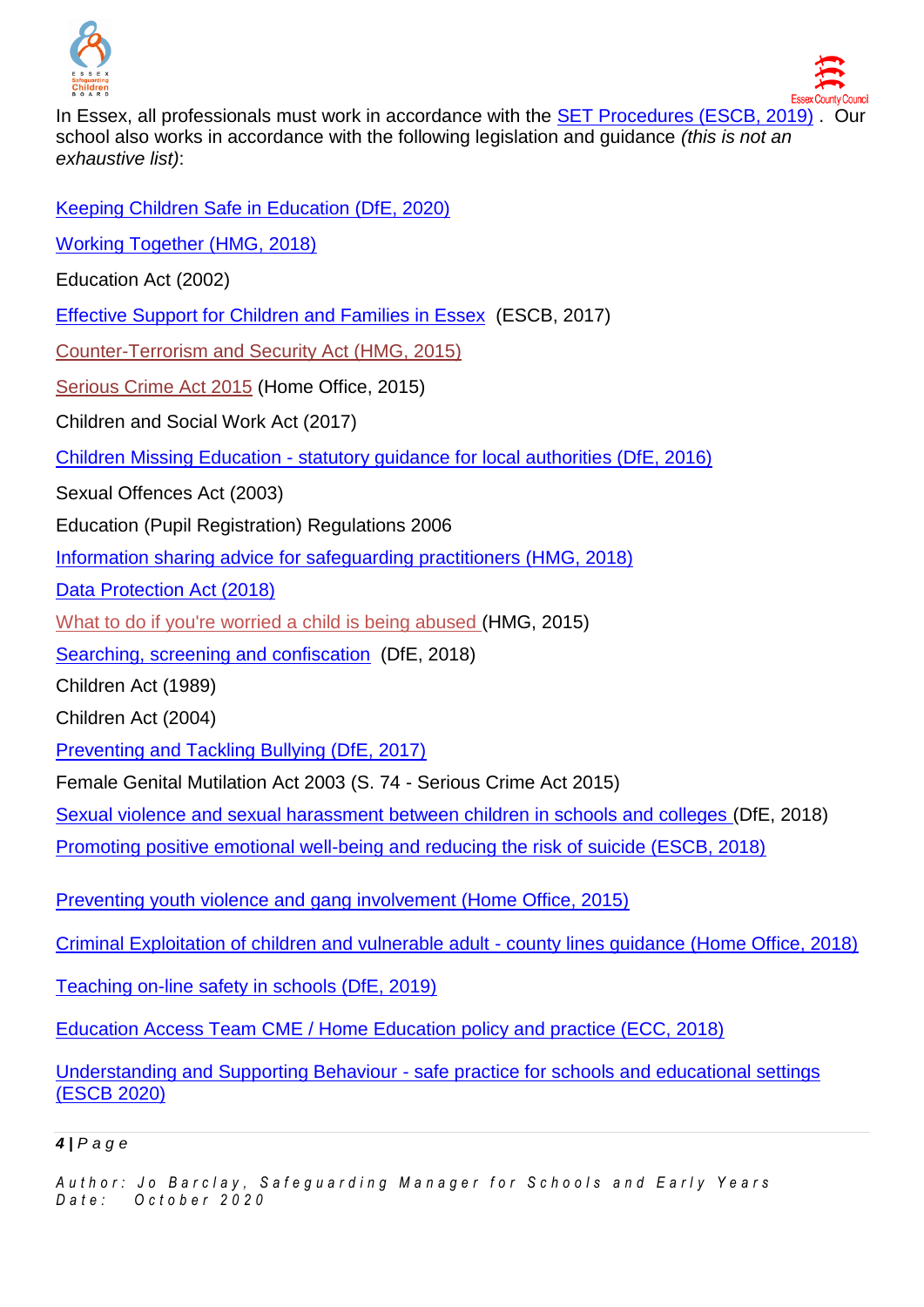



# **3. Roles and responsibilities**

All adults working with or on behalf of children have a responsibility to protect them and to provide a safe environment in which they can learn and achieve their full potential. However, there are key people within schools and the Local Authority who have specific responsibilities under child protection procedures. The names of those in our school with these specific responsibilities (the designated safeguarding lead and deputy designated safeguarding lead) are shown on the cover sheet of this document.

### **The governing body**

The governing body ensures that the policies, procedures and training in our school are effective and comply with the law at all times. It ensures that all required policies relating to safeguarding are in place, that the child protection policy reflects statutory and local guidance and is reviewed at least annually.

The governor for safeguarding arrangements is named on the front cover of this document. This governor takes leadership responsibility for safeguarding arrangements in our school. The governing body ensures there is a named designated safeguarding lead and at least one deputy safeguarding lead in place (also named on the front cover).

The governing body ensures the school contributes to inter-agency working, in line with statutory and local guidance. It ensures that information is shared and stored appropriately and in accordance with statutory requirements.

The governing body ensures that all staff members undergo safeguarding and child protection training at induction and that it is then regularly updated. All staff members receive regular safeguarding and child protection updates, at least annually, to provide them with the relevant skills and knowledge to keep our children safe.

The governing body ensures our pupils are taught about safeguarding (including online safety) through teaching and learning opportunities as part of a broad and balanced curriculum. From September 2020, our school will work in accordance with new government regulations which make the subjects of Relationships Education (for primary age pupils) and Relationships and Sex Education (for secondary age pupils) and Health Education (for all pupils in state-funded schools) mandatory.

The governing body and school leadership team are responsible for ensuring the school follows recruitment procedures that help to deter, reject or identify people who might abuse children. It adheres to statutory responsibilities to check adults working with children and has recruitment and selection procedures in place (see the school's 'Safer Recruitment' policy for further information). It ensures that volunteers are appropriately supervised in school.

#### **The Headteacher**

The Headteacher works in accordance with the requirements upon all school staff. In addition, (s)he ensures that all safeguarding policies and procedures adopted by the governing body are followed by all staff.

#### *5 | P a g e*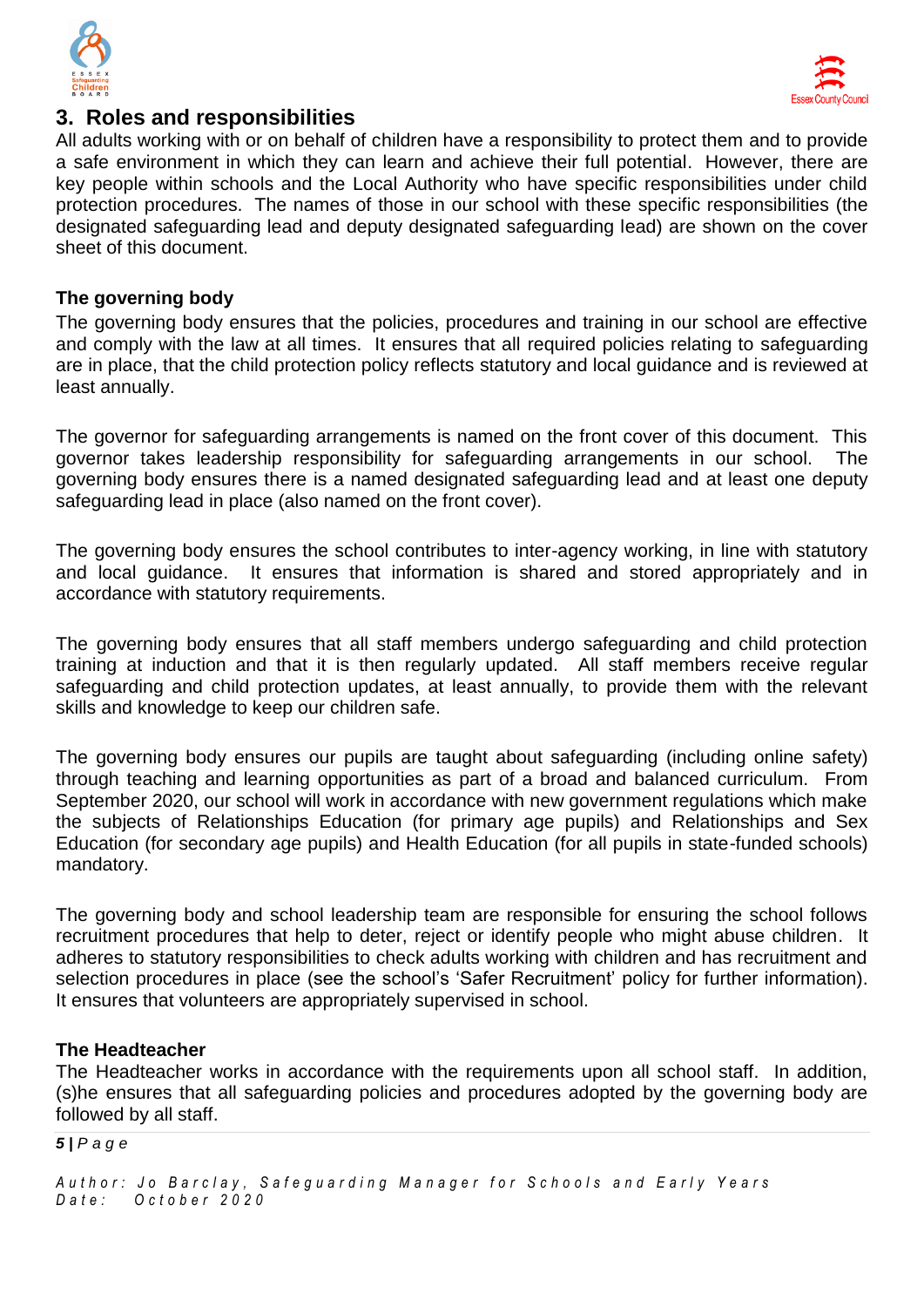



### **The Designated Safeguarding Lead (and Deputy / Deputies)**

The designated safeguarding lead in school has ultimate lead responsibility for safeguarding and child protection. Their role includes managing child protection referrals, working with other agencies, ensuring all staff are appropriately trained and raising awareness of all safeguarding and child protection policies and procedures. They ensure that everyone in school (including temporary staff, volunteers and contractors) is aware of these procedures and that they are followed at all times. They act as a source of advice and support for other staff (on child protection matters) and ensure that timely referrals to Essex Children's Social Care (Children and Families Hub) are made in accordance with current SET procedures. They work with the local authority and the ESCB as required and ensure that information is shared appropriately.

The deputy/deputies designated safeguarding lead is / are trained to the same standard as the designated safeguarding lead. If for any reason the designated safeguarding lead is unavailable, the deputy/deputies designated safeguarding lead will act in their absence*.* 

#### **All school staff**

Everyone in our school has a responsibility to provide a safe learning environment in which our children can learn. Any child may benefit from early help and all staff members are aware of the local early help process and our role in it. They are aware of signs of abuse and neglect so they are able to identify children who may be in need of help or protection. All staff members are aware of and follow school processes (as set out in this policy) and are aware of how to make a referral to Social Care if there is a need to do so. If staff have any concerns about a child's welfare, they must act on them immediately and speak with the designated safeguarding lead (or deputy) – they do not assume that others have taken action.

# **4. Types of abuse / specific safeguarding issues**

Keeping Children Safe in Education (DfE, 2020) describes abuse in the following way:

*"Somebody may abuse or neglect a child by inflicting harm or by failing to act to prevent harm. Children may be abused in a family or in an institutional or community setting by those known to them or, more rarely, by others. Abuse can take place wholly online, or technology may be used to facilitate offline abuse. Children may be abused by an adult or adults or another child or children"*

Keeping Children Safe in Education refers to four categories of abuse:

- Physical
- **•** Emotional
- Sexual
- Neglect

All staff in our school are aware of the signs of abuse and neglect so we are able to identify children who may be in need of help or protection. All staff are aware of environmental factors which may impact on a child's welfare and safety and understand safeguarding in the wider context (contextual safeguarding). We understand that abuse, neglect and safeguarding issues are rarely 'stand-alone' events and that, in most cases, multiple issues will overlap.

#### *6 | P a g e*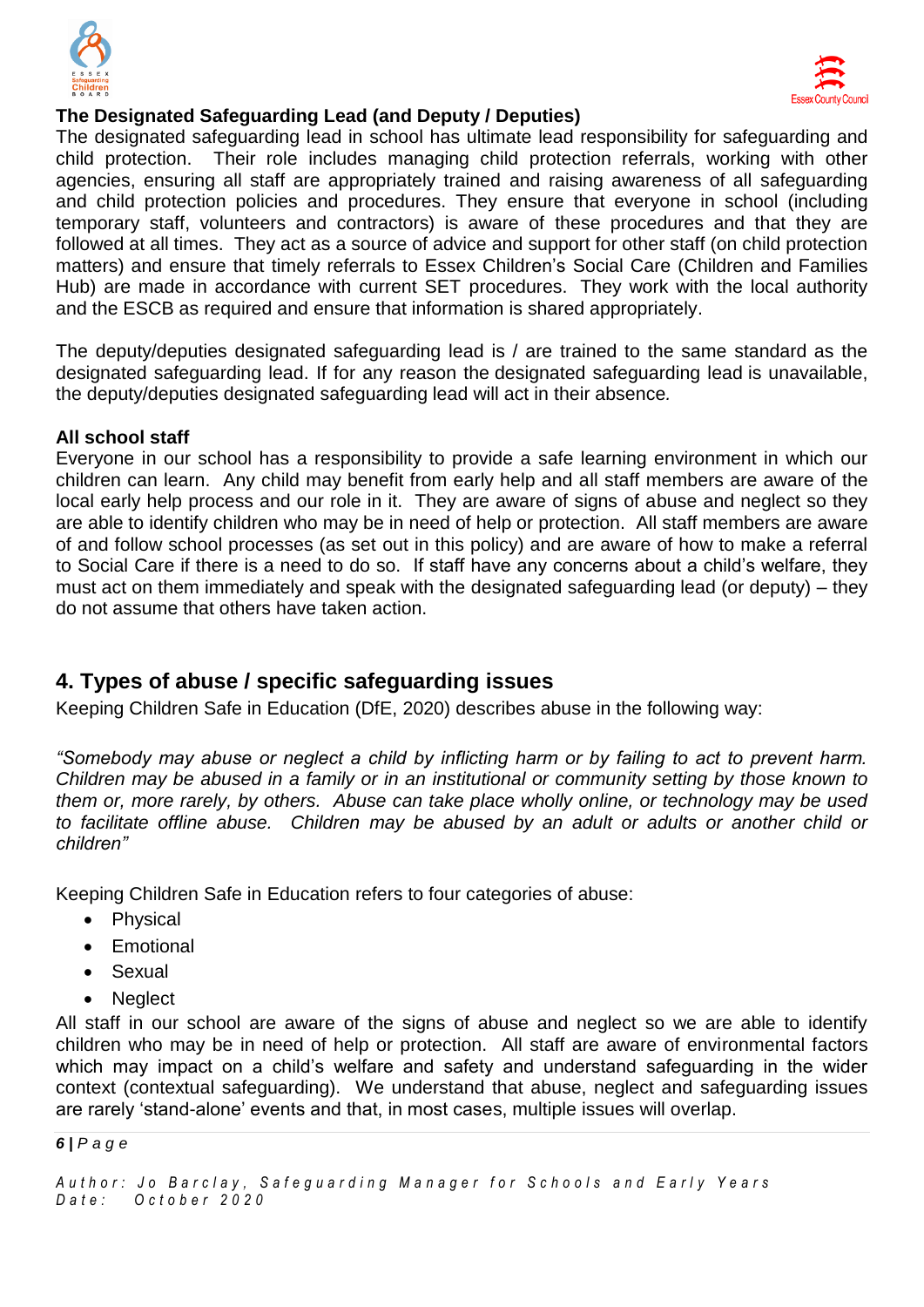



In addition, staff are aware of other types of abuse and safeguarding issues that can put children at risk of harm and understand that behaviours linked to issues such as drug taking, alcohol abuse, deliberately missing education and sexting put children in danger.

#### **Child criminal exploitation**

Child criminal exploitation is a geographically widespread form of harm which is a typical feature of county lines criminal activity (county lines is when drug networks or gangs groom and exploit children to carry drugs and money from urban areas to suburban areas and seaside towns). Our school works with key partners locally to prevent and respond to child criminal exploitation.

### **Child Sexual Exploitation (CSE)**

Child Sexual Exploitation (CSE) is a form of child abuse, which can happen to boys and girls from any background or community. In Essex, the definition of Child Sexual Exploitation (CSE) from the Department of Education (DfE, 2017) has been adopted:

*"Child Sexual Exploitation is a form of child sexual abuse. It occurs when an individual or group*  takes advantage of an imbalance of power to coerce, manipulate or deceive a child or young *person under the age of 18 into sexual activity (a) in exchange for something the victim needs or wants, and/or (b) for the financial advantage or increased status of the perpetrator or facilitator. The victim may have been sexually exploited even if the sexual activity appears consensual. Child sexual exploitation does not always involve physical contact; it can also occur through the use of technology".*

It is understood that a significant number of children who are victims of CSE go missing from home, care and education at some point. Our school is alert to the signs and indicators of a child becoming at risk of, or subject to, CSE and will take appropriate action to respond to any concerns. The designated safeguarding lead will lead on these issues and work with other agencies as appropriate. This [one page process map](http://www.escb.co.uk/Portals/67/Documents/CSE/CSE%201%20pager%20(April%2018).pdf) sets out arrangements for CSE in Essex.

#### **Children missing from education**

All children, regardless of their age, ability, aptitude and any special education needs they may have are entitled to a full-time education. Our school recognises that a child missing education is a potential indicator of abuse or neglect and will follow the school procedures for unauthorised absence and for children missing education. It is also recognised that, when not in school, children may be vulnerable to or exposed to other risks, so we work with parents and other partners to keep children in school whenever possible.

Parents should always inform us of the reason for any absence. Where contact is not made, a referral may be made to another appropriate agency [\(Education Access Team,](https://schools.essex.gov.uk/pupils/Education_Access/Pages/default.aspx) Social Care or Police). Parents are required to provide at least two emergency contact numbers to the school, to enable us to communicate with someone if we need to.

Our school must inform the local authority of any pupil who has been absent without school permission for a continuous period of 10 days or more.

*7 | P a g e*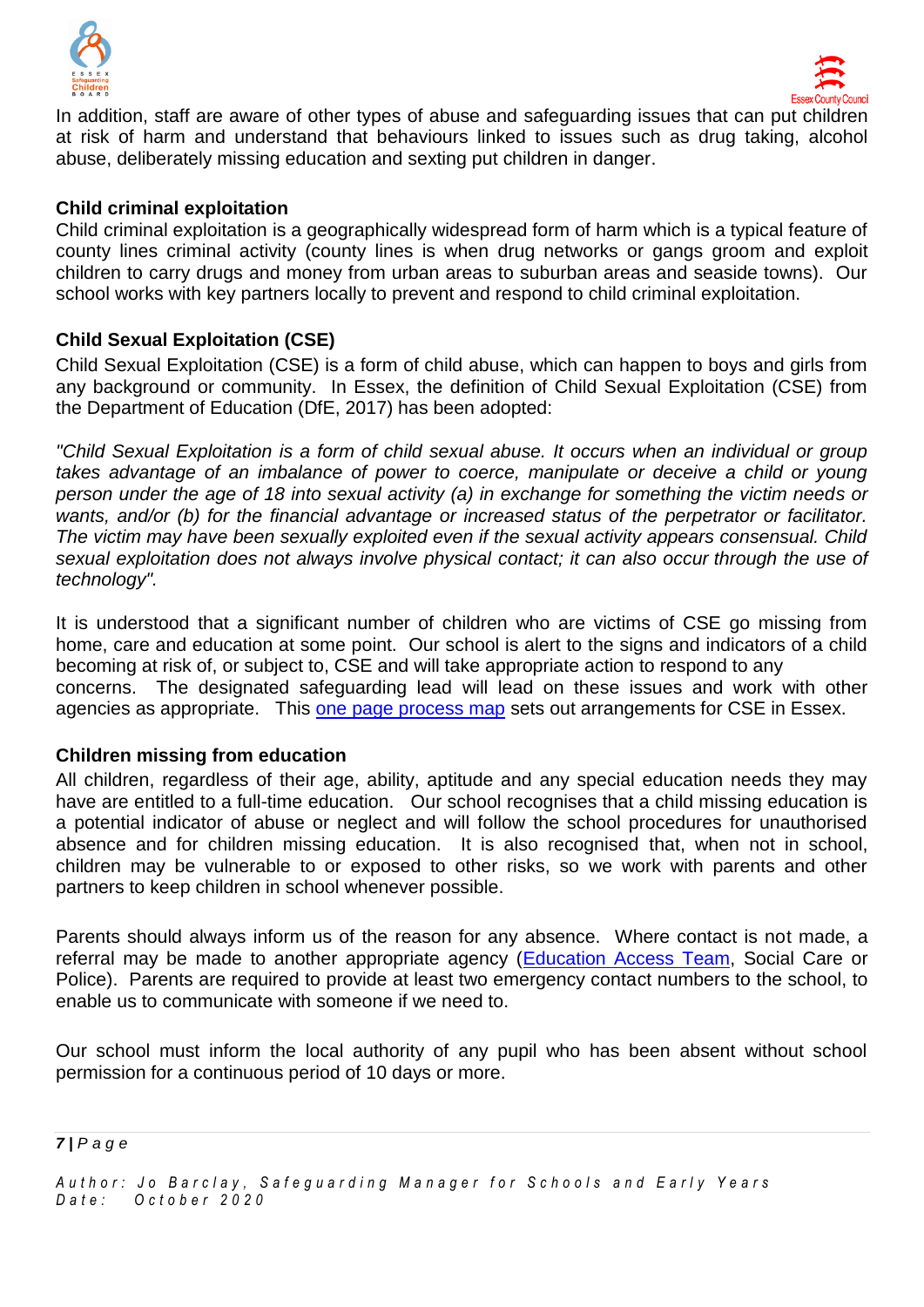



#### **Contextual safeguarding**

Safeguarding incidents and behaviours can be associated with factors outside our school. All staff are aware of contextual safeguarding and the fact they should consider whether wider environmental factors present in a child's life are a threat to their safety and / or welfare. To this end, we will consider relevant information when assessing any risk to a child and share it with other agencies to support better understanding of a child and their family.

#### **Domestic abuse**

Domestic abuse can take many forms, including psychological, physical, sexual, financial and emotional. Our school recognises that exposure to domestic abuse can have a serious, long-term emotional and psychological impact on children. We work with other key partners and will

share relevant information where there are concerns that domestic abuse may be an issue for a child or family or be placing a child at risk of harm.

#### **So-called 'honour-based violence' (including Female Genital Mutilation and forced marriage)**

*Female Genital Mutilation* (FGM) comprises all procedures involving partial or total removal of the external female genitalia or other injury to female genital organs. It is illegal in the UK and a form of child abuse.

As of October 2015, the Serious Crime Act 2015 (Home Office, 2015) introduced a duty on teachers (and other professionals) to notify the police of known cases of female genital mutilation where it appears to have been carried out on a girl under the age of 18. Our school will operate in accordance with the statutory requirements relating to this issue, and in line with local safeguarding procedures.

A *forced marriage* is one entered into without the full consent of one or both parties. It is where violence, threats or other forms of coercion is used and is a crime. Our staff understand how to report concerns where this may be an issue.

#### **Mental health**

Our staff are aware that mental health problems can, in some cases, be an indicator that a child has suffered or is at risk of suffering abuse, neglect or exploitation. We understand that, where children have suffered abuse or other potentially traumatic adverse childhood experiences, this can have a lasting impact throughout childhood, adolescence and into adulthood. Where we have concerns this may impact on mental health, we will seek advice and work with other agencies as appropriate to support a child and ensure they receive the help they need.

Positive mental health is the concern of the whole community and we recognise that schools play a key part in this. Our school aims to develop the emotional wellbeing and resilience of all pupils and staff, as well as provide specific support for those with additional needs. We understand that there are risk factors which increase someone's vulnerability and protective factors that can promote or strengthen resiliency. The more risk factors present in an individual's life, the more protective factors or supportive interventions are required to counter-balance and promote further growth of resilience.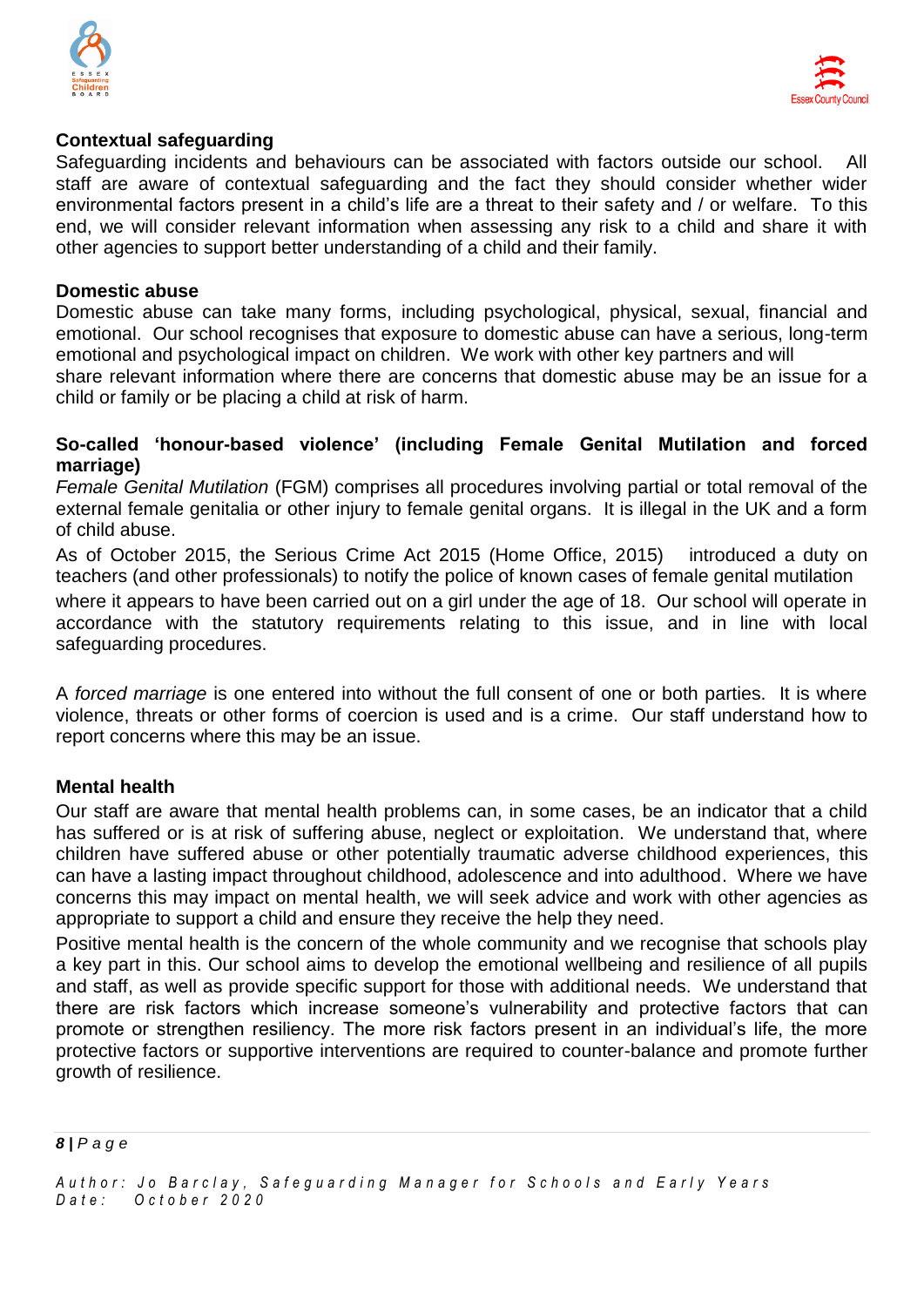



It is vital that we work in partnership with parents to support the well-being of our pupils. Parents should share any concerns about the well-being of their child with school, so appropriate support and interventions can be identified and implemented.

### **Online safety**

We recognise that our children are growing up in an increasingly complex world, living their lives on and offline. This presents many positive and exciting opportunities, but we recognise it also presents challenges and risks. Any pupil can be vulnerable online, and their vulnerability can fluctuate depending on their age, developmental stage and personal circumstance. We want to equip our pupils with the knowledge needed to make the best use of the internet and technology in a safe, considered and respectful way, so they are able to reap the benefits of the online world.

The three main areas of online risk could be categorised as:

**content:** being exposed to illegal, inappropriate or harmful material; for example pornography, fake news, racist or radical and extremist views;

**contact:** being subjected to harmful online interaction with other users; for example commercial advertising as well as adults posing as children or young adults;

**conduct:** personal online behaviour that increases the likelihood of, or causes, harm; for example making, sending and receiving explicit images, or online bullying

Our school seeks to help children keep themselves safe online in a range of ways - further information about our approach to online safety is available in our Online Safety policy.

#### **Peer on peer abuse**

Our school may be the only stable, secure and safe element in the lives of children at risk of, or who have suffered harm. Nevertheless, whilst at school, their behaviour may be challenging and defiant, or they may instead be withdrawn, or display abusive behaviours towards other children. Our school recognises that some children may abuse their peers and any incidents of peer on peer abuse will be managed in the same way as any other child protection concern and will follow the same procedures. We will seek advice and support from other agencies as appropriate.

Peer on peer abuse can manifest itself in many ways. This may include bullying (including cyber bullying), physical abuse, sexual violence / sexual harassment, 'up-skirting', 'sexting' or initiation / hazing type violence and rituals. We do not tolerate any harmful behaviour in school and will take swift action to intervene where this occurs. We use lessons and assemblies to help children understand, in an age-appropriate way, what abuse is and we encourage them to tell a trusted adult if someone is behaving in a way that makes them feel uncomfortable. Our school understands the different gender issues that can be prevalent when dealing with peer on peer abuse.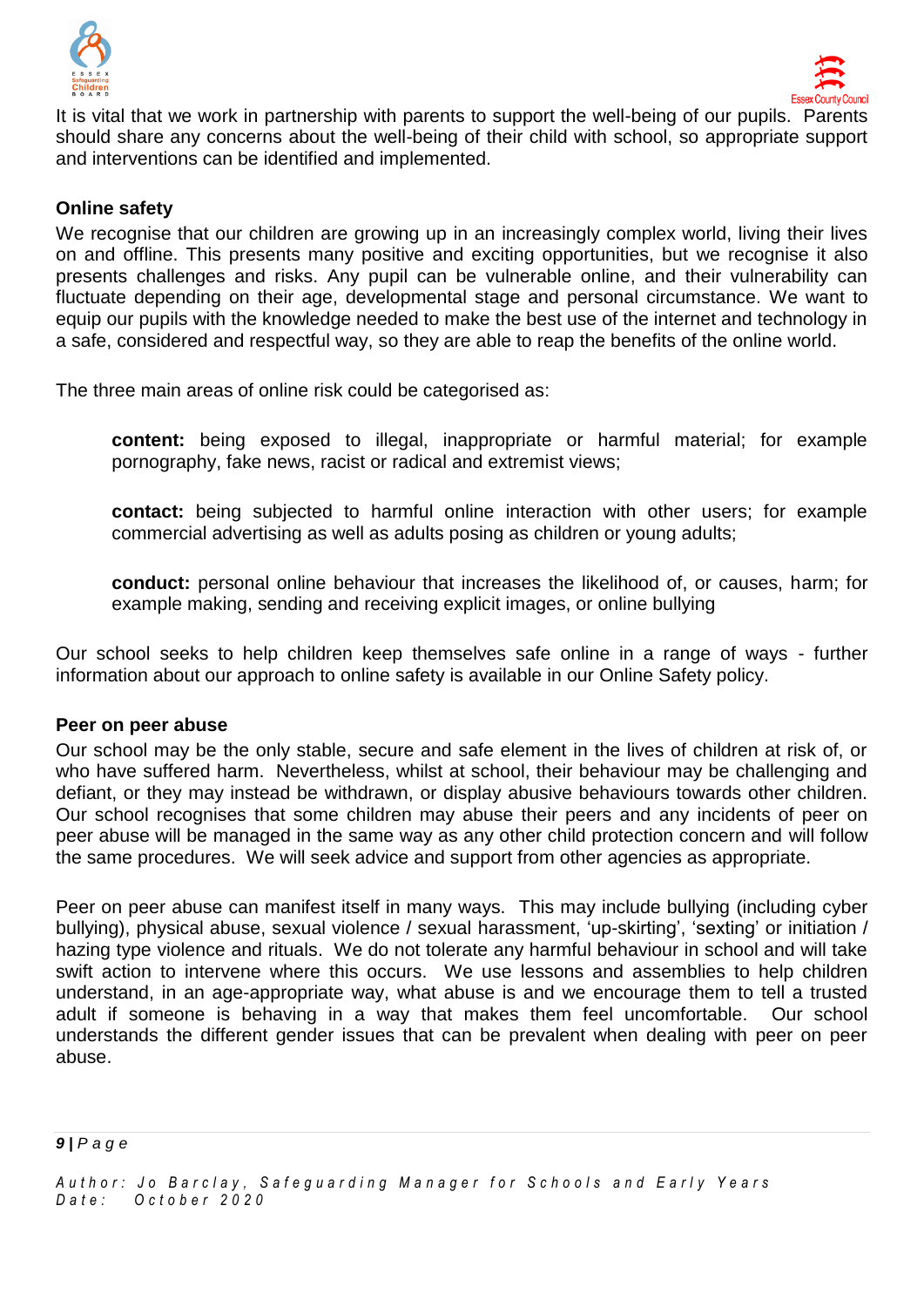



### **Prevention of radicalisation**

As of July 2015, the [Counter-Terrorism and Security Act \(HMG, 2015\)](http://www.legislation.gov.uk/ukpga/2015/6/contents) placed a new duty on schools and other education providers. Under section 26 of the Act, schools are required, in the exercise of their functions, to have "due regard to the need to prevent people from being drawn into terrorism". This duty is known as the Prevent duty.

It requires schools to:

- teach a broad and balanced curriculum which promotes spiritual, moral, cultural, mental and physical development of pupils and prepares them for the opportunities, responsibilities and experiences of life and must promote community cohesion
- be safe spaces in which children / young people can understand and discuss sensitive topics, including terrorism and the extremist ideas that are part of terrorist ideology, and learn how to challenge these ideas
- be mindful of their existing duties to forbid political indoctrination and secure a balanced presentation of political issues

CHANNEL is a national programme which focuses on providing support at an early stage to people identified as vulnerable to being drawn into terrorism.

Our school works in accordance with local procedures for PREVENT and with other agencies, sharing information and concerns as appropriate. Where we have concerns about extremism or radicalisation, we will seek advice from appropriate agencies and, if necessary, refer to Social Care and / or the Channel Panel.

#### **Serious violence**

All staff are aware of indicators which may signal that children are at risk from or involved with serious violent crime. These may include increased absence from school, a change in friendships or relationships with older individuals or groups, a significant decline in performance, signs of selfharm or a significant change in well-being, or signs of assault or unexplained injuries. Unexplained gifts or new possessions could also indicate that a child has been approached by, or is involved with, individuals associated with criminal networks or gangs.

### **5. Children potentially at risk of greater harm**

We recognise that some children may potentially be at risk of greater harm and require additional help and support. These may be children with a Child in Need or Child Protection Plan, those in Care or previously in Care or those requiring mental health support. We work with Social Care and other appropriate agencies to ensure there is a joined-up approach to planning for these children and that they receive the right help at the right time.

Our school understands that children with special educational needs (SEN) and disabilities can face additional safeguarding challenges. Barriers can exist when recognising abuse and neglect in this group of children. These can include:

*10 | P a g e*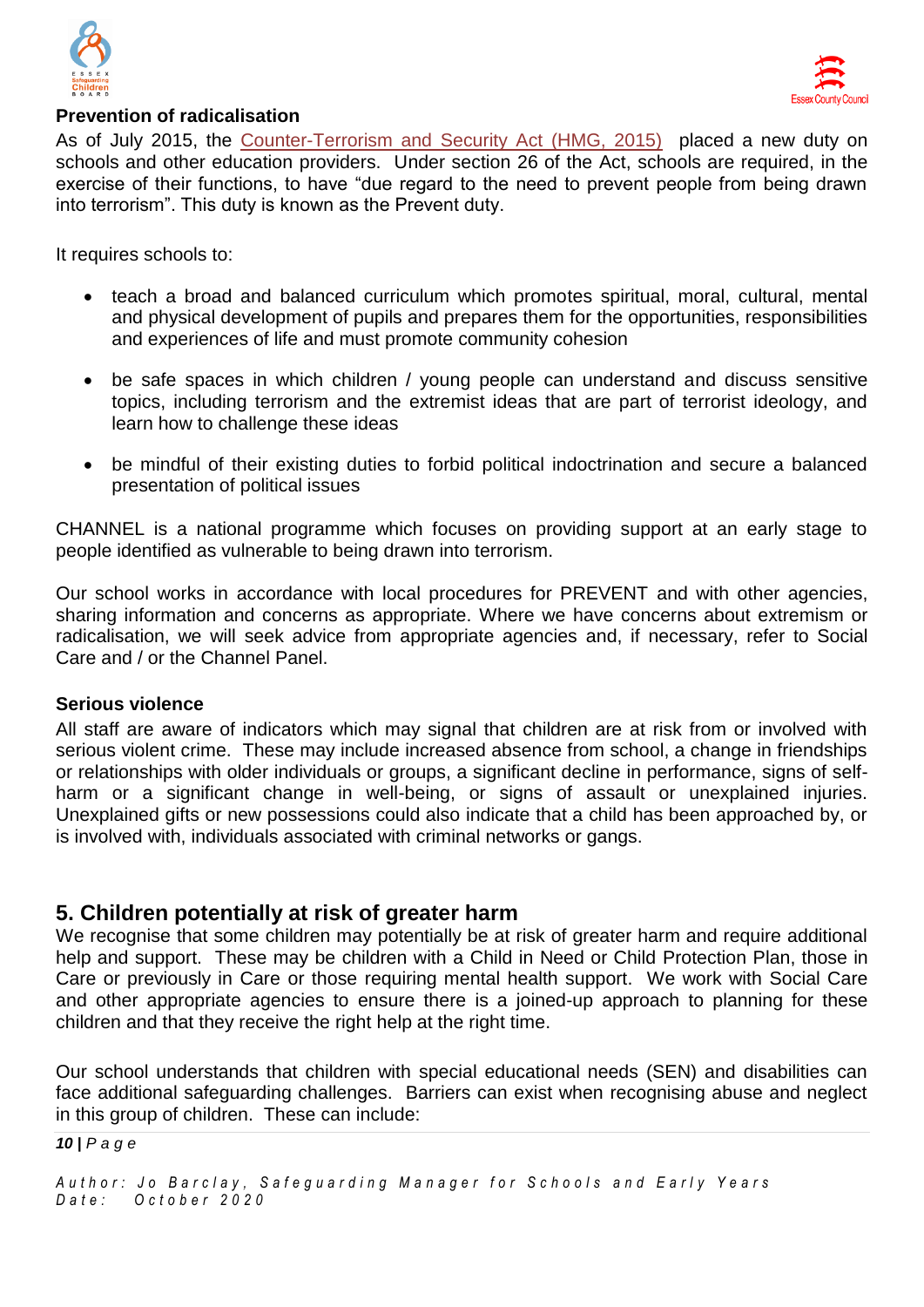



- Assumptions that indicators of possible abuse such as behaviour, mood and injury relate to the child's disability, without further exploration
- That they may be more prone to peer group isolation than others
- The potential to be disproportionally impacted by things like bullying, without outwardly showing signs
- Communication difficulties in overcoming these barriers

# **6. Procedures**

Our school works with key local partners to promote the welfare of children and protect them from harm. This includes providing a co-ordinated offer of early help when additional needs of children are identified and contributing to inter-agency plans which provide additional support (through a Child in Need or a Child Protection plan).

All staff members have a duty to identify and respond to suspected / actual abuse or disclosures of abuse. Any member of staff, volunteer or visitor to the school who receives a disclosure or allegation of abuse, or suspects that abuse may have occurred **must** report it immediately to the designated safeguarding lead (or, in their absence, the deputy designated safeguarding lead).

All action is taken in accordance with the following guidance;

- Essex Safeguarding Children Board guidelines the SET (Southend, Essex and Thurrock) Child Protection Procedures (ESCB, 2019)
- **[Essex Effective Support](http://links.govdelivery.com/track?type=click&enid=ZWFzPTEmbWFpbGluZ2lkPTIwMTgwNDExLjg4MjIzMTExJm1lc3NhZ2VpZD1NREItUFJELUJVTC0yMDE4MDQxMS44ODIyMzExMSZkYXRhYmFzZWlkPTEwMDEmc2VyaWFsPTE3MzE0NjA5JmVtYWlsaWQ9am8uYmFyY2xheUBlc3NleC5nb3YudWsmdXNlcmlkPWpvLmJhcmNsYXlAZXNzZXguZ292LnVrJmZsPSZleHRyYT1NdWx0aXZhcmlhdGVJZD0mJiY=&&&100&&&https://www.essexeffectivesupport.org.uk/)**
- Keeping Children Safe in Education (DfE, 2020)
- Working Together to Safeguard Children (DfE, 2018)
- 'Effective Support for Children and Families in Essex' (ESCB, 2017)
- PREVENT Duty Counter-Terrorism and Security Act (HMG, 2015)

Any staff member or visitor to the school must refer any concerns to the designated safeguarding lead or deputy designated safeguarding lead. Where there is risk of immediate harm, concerns will be referred by telephone to the Children and Families Hub and / or the Police. Less urgent concerns or requests for support will be sent to the Children and Families Hub via the [Essex](http://links.govdelivery.com/track?type=click&enid=ZWFzPTEmbWFpbGluZ2lkPTIwMTgwNDExLjg4MjIzMTExJm1lc3NhZ2VpZD1NREItUFJELUJVTC0yMDE4MDQxMS44ODIyMzExMSZkYXRhYmFzZWlkPTEwMDEmc2VyaWFsPTE3MzE0NjA5JmVtYWlsaWQ9am8uYmFyY2xheUBlc3NleC5nb3YudWsmdXNlcmlkPWpvLmJhcmNsYXlAZXNzZXguZ292LnVrJmZsPSZleHRyYT1NdWx0aXZhcmlhdGVJZD0mJiY=&&&100&&&https://www.essexeffectivesupport.org.uk/)  [Effective Support](http://links.govdelivery.com/track?type=click&enid=ZWFzPTEmbWFpbGluZ2lkPTIwMTgwNDExLjg4MjIzMTExJm1lc3NhZ2VpZD1NREItUFJELUJVTC0yMDE4MDQxMS44ODIyMzExMSZkYXRhYmFzZWlkPTEwMDEmc2VyaWFsPTE3MzE0NjA5JmVtYWlsaWQ9am8uYmFyY2xheUBlc3NleC5nb3YudWsmdXNlcmlkPWpvLmJhcmNsYXlAZXNzZXguZ292LnVrJmZsPSZleHRyYT1NdWx0aXZhcmlhdGVJZD0mJiY=&&&100&&&https://www.essexeffectivesupport.org.uk/) portal. The school may also seek advice from Social Care or another appropriate agency about a concern, if we are unsure how to respond to it. Wherever possible, we will share any safeguarding concerns, or an intention to refer a child to Children's Social Care, with parents or carers. However, we will not do so where it is felt that to do so could place a child at greater risk of harm or impede a criminal investigation. On occasions, it may be necessary to consult with the Children and Families Hub and / or Essex Police for advice on when to share information with parents / carers.

If a member of staff continues to have concerns about a child and feels the situation is not being addressed or does not appear to be improving, all staff understand they should press for reconsideration of the case with the designated safeguarding lead.

*11 | P a g e*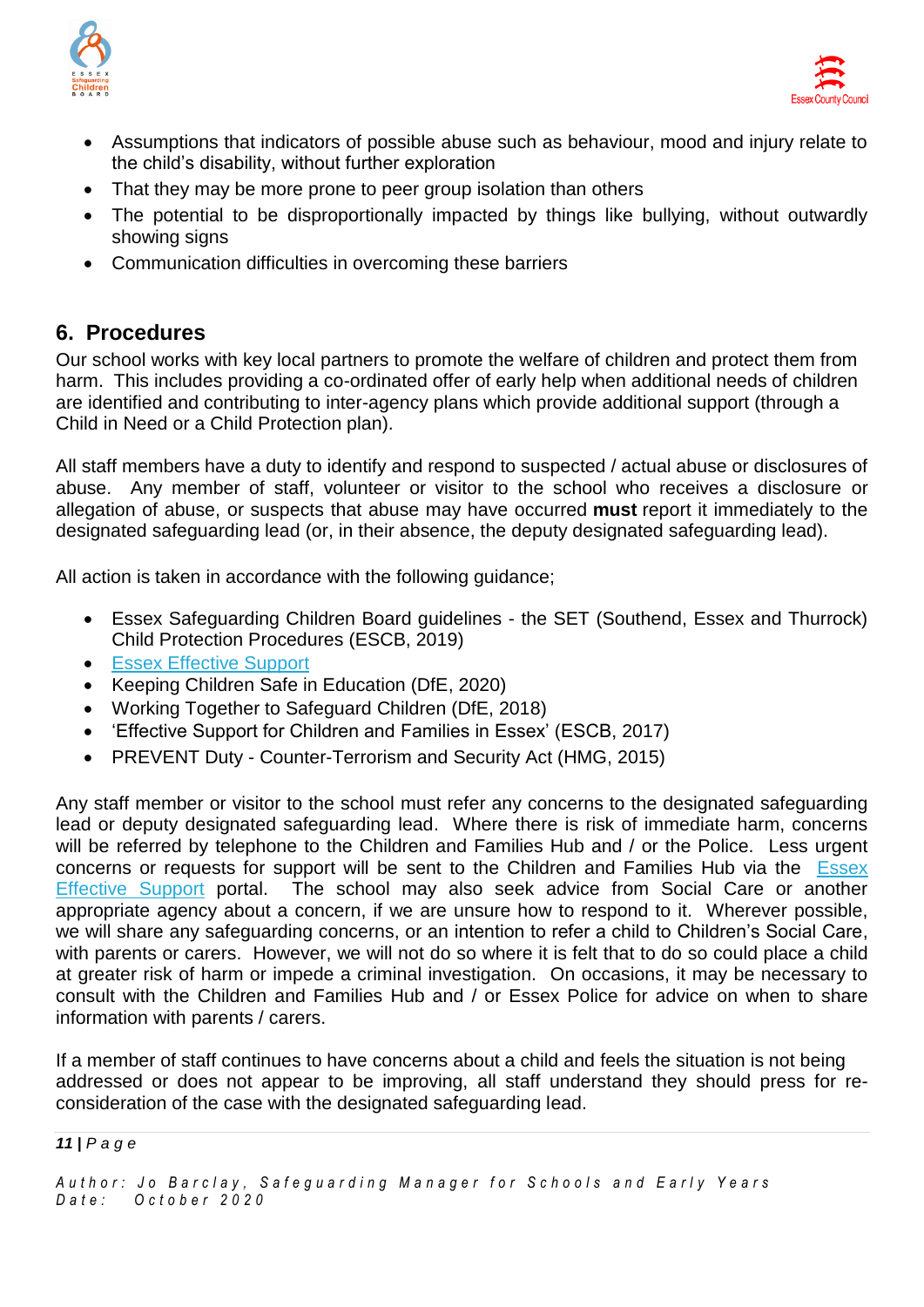



If, for any reason, the designated safeguarding lead (or deputy) is not available, this will not delay appropriate action being taken. Safeguarding contact details are displayed in the school to ensure that all staff members have unfettered access to safeguarding support, should it be required. Any individual may refer to Social Care where there is suspected or actual risk of harm to a child.

When new staff, volunteers or regular visitors join our school they are informed of the safeguarding arrangements in place, the name of the designated safeguarding lead (and deputy/deputies) and how to share concerns with them.

# **7. Training**

The designated safeguarding lead (and deputy/deputies) undertake Level 3 child protection training at least every two years. The Headteacher, all staff members and governors receive appropriate child protection training which is regularly updated and in line with advice from the Essex Safeguarding Children Board (ESCB). In addition, all staff members receive safeguarding and child protection updates as required, but at least annually, to provide them with relevant skills and knowledge to safeguard children effectively. Records of any child protection training undertaken is kept for all staff and governors.

The school ensures that the designated safeguarding lead (and deputy) also undertakes training in inter-agency working and other matters as appropriate

# **8. Professional confidentiality**

Confidentiality is an issue which needs to be discussed and fully understood by all those working with children, particularly in the context of child protection. A member of staff must never guarantee confidentiality to anyone about a safeguarding concern (including parents / carers or pupils) or promise to keep a secret. In accordance with statutory requirements, where there is a child protection concern, this must be reported to the designated safeguarding lead and may require further referral to and subsequent investigation by appropriate authorities.

Information on individual child protection cases may be shared by the designated safeguarding lead (or deputy) with other relevant staff members. This will be on a 'need to know' basis only and where it is in the child's best interests to do so.

### **9. Records and information sharing**

Well-kept records are essential to good child protection practice. Our school is clear about the need to record any concern held about a child or children within our school and when these records should be shared with other agencies.

*12 | P a g e* Where there are concerns about the safety of a child, the sharing of information in a timely and effective manner between organisations can reduce the risk of harm. Whilst the Data Protection Act 2018 places duties on organisations and individuals to process personal information fairly and lawfully, it is not a barrier to sharing information where the failure to do so would result in a child or vulnerable adult being placed at risk of harm. Similarly, human rights concerns, such as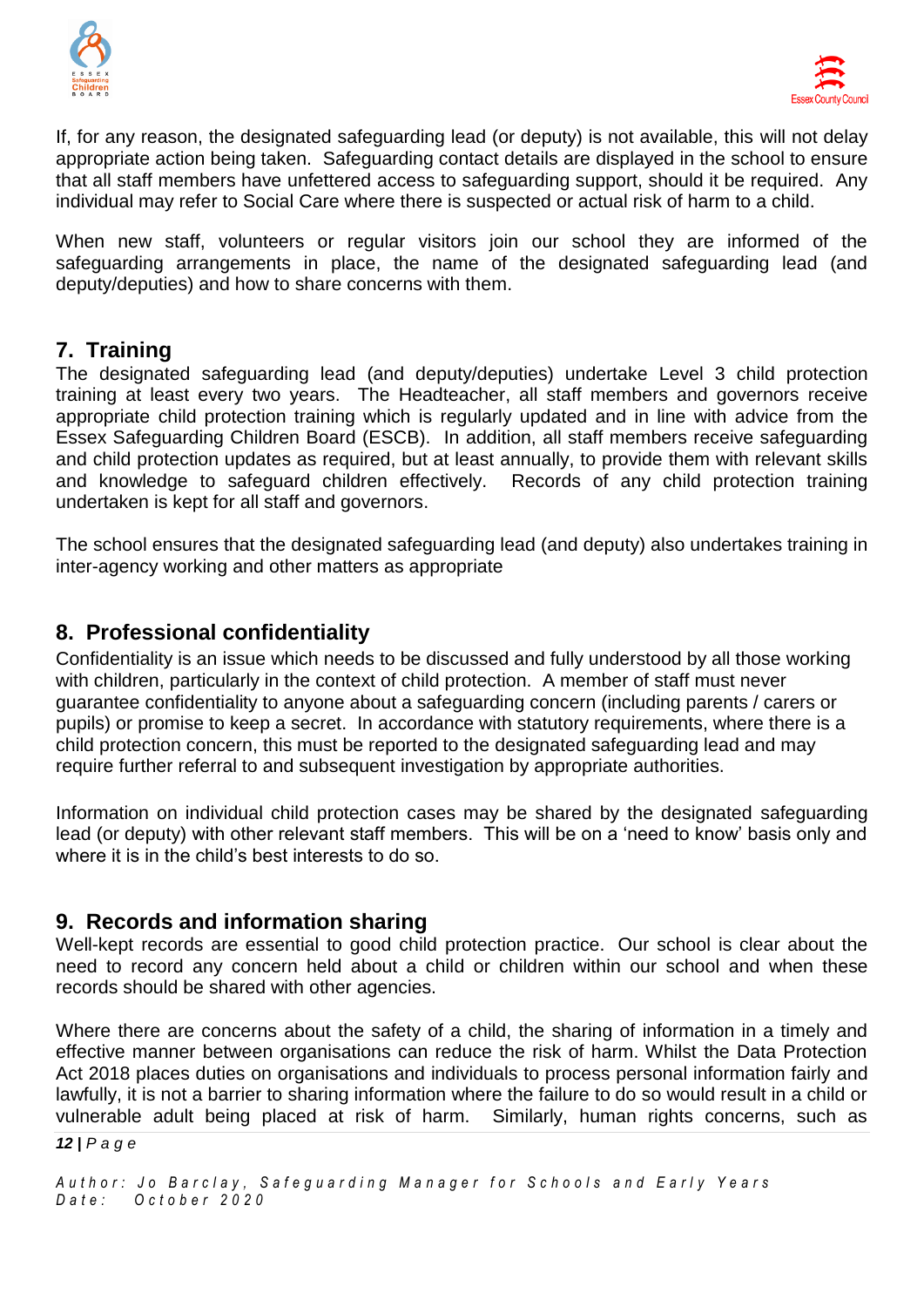



respecting the right to a private and family life would not prevent sharing information where there are real safeguarding concerns. Fears about sharing information cannot be allowed to stand in the way of the need to safeguard and promote the welfare of children at risk of abuse or neglect. Generic data flows related to child protection are recorded in our Records of Processing Activity and regularly reviewed; and our online school privacy notices accurately reflect our use of data for child protection purposes.

Any member of staff receiving a disclosure of abuse or noticing signs or indicators of abuse, will record it as soon as possible, noting what was said or seen (if appropriate, using a body map to record), giving the date, time and location. All records will be dated and signed and will include the action taken. This is then presented to the designated safeguarding lead (or deputy), who will decide on appropriate action and record this accordingly.

Any records related to child protection are kept on an individual child protection file for that child (which is separate to the pupil file). All child protection records are stored securely and confidentially and will be retained for 25 years after the pupil's date of birth, or until they transfer to another school / educational setting.

In line with statutory guidance, where a pupil transfers from our school to another school / educational setting (including colleges), their child protection records will be forwarded to the new educational setting. These will be marked 'Confidential' and for the attention of the receiving school's designated safeguarding lead, with a return address on the envelope so it can be returned to us if it goes astray. We will obtain evidence that the paperwork has been received by the new school and then destroy any copies held in our school. Where appropriate, the designated safeguarding lead may also make contact with the new educational setting in advance of the child's move there, to enable planning so appropriate support is in place when the child arrives.

Where a pupil joins our school, we will request child protection records from the previous educational establishment (if none are received).

# **10. Interagency working**

It is the responsibility of the designated safeguarding lead to ensure that the school is represented at, and that a report is submitted to, any statutory meeting called for children on the school roll or previously known to them. Where possible and appropriate, any report will be shared in advance with the parent(s) / carer(s). The member of staff attending the meeting will be fully briefed on any issues or concerns the school has and be prepared to contribute to the discussions.

If a child is subject to a Care, Child Protection or a Child in Need plan, the designated safeguarding lead will ensure the child is monitored regarding their school attendance, emotional well-being, academic progress, welfare and presentation. If the school is part of the core group, the designated safeguarding lead will ensure the school is represented, provides appropriate information and contributes to the plan at these meetings. Any concerns about the Child Protection plan and / or the child's welfare will be discussed and recorded at the core group meeting, unless to do so would place the child at further risk of significant harm. In this case the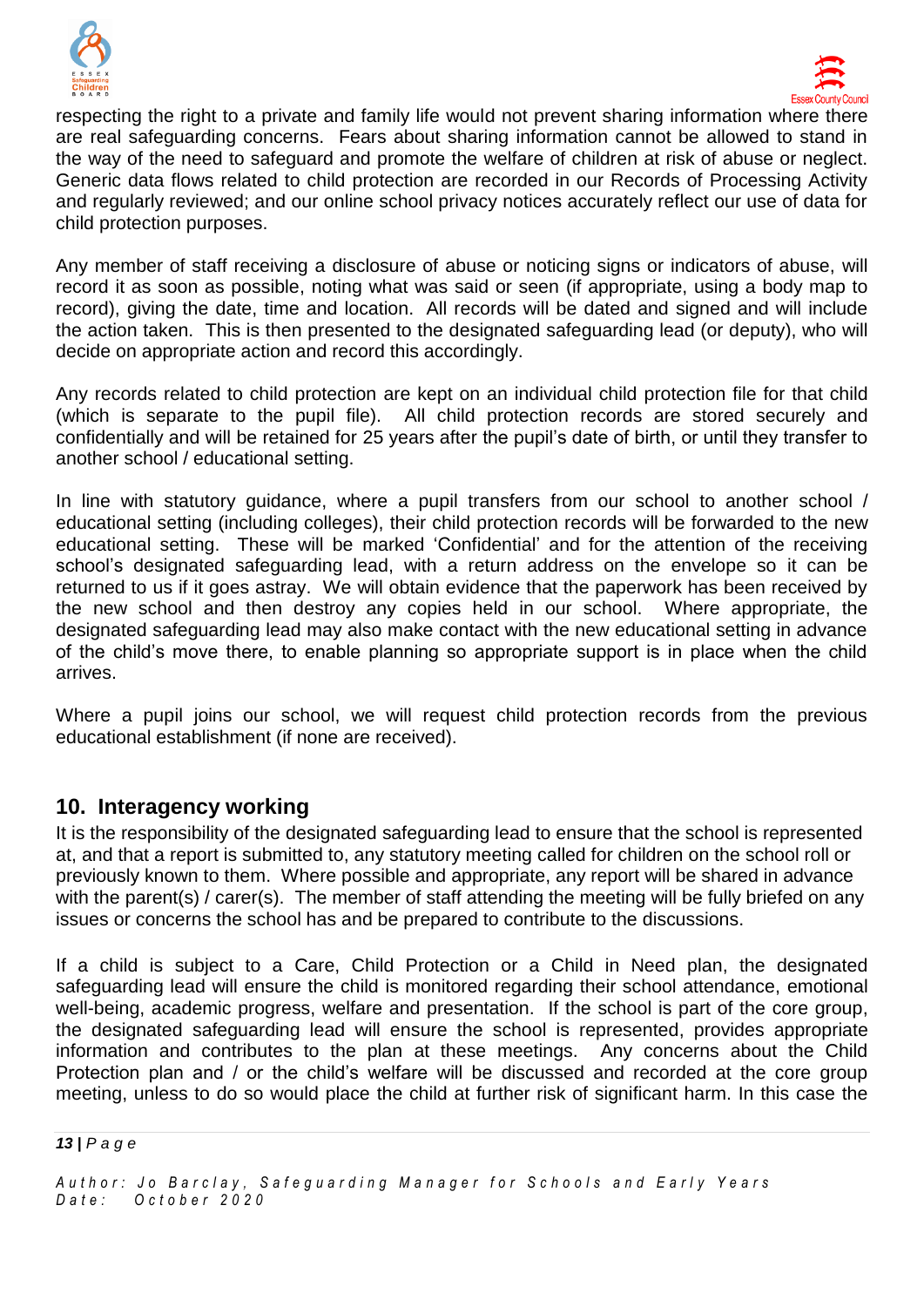



designated safeguarding lead will inform the child's key worker immediately and then record that they have done so and the actions agreed.

# **11. Allegations about members of the workforce**

All staff members are made aware of the boundaries of appropriate behaviour and conduct. These matters form part of staff induction and are outlined in the Staff Behaviour policy / Code of Conduct. The school works in accordance with statutory guidance and the SET procedures (ESCB, 2019) in respect of allegations against an adult working with children (in a paid or voluntary capacity).

The school has processes in place for reporting any concerns about a member of staff (or any adult working with children). Any concerns about the conduct of a member of staff must be referred to the Headteacher (or the Deputy Headteacher in their absence), as they have responsibility for managing employment issues. Where the allegation concerns an agency member of staff, the Headteacher (or Deputy) will liaise with the agency, while following due process.

Where the concern involves the headteacher, it should be reported direct to the Chair of Governors.

SET procedures (ESCB, 2019) require that, where an allegation against a member of staff is received, the Headteacher, senior named person or the Chair of Governors must inform the duty Local Authority Designated Officer (LADO) in the Children's Workforce Allegations Management Team on **03330 139 797** within one working day. However, wherever possible, contact with the LADO will be made immediately as they will then advise on how to proceed and whether the matter requires Police involvement. This will include advice on speaking to pupils and parents and HR. The school does not carry out any investigation before speaking to the LADO.

Staffing matters are confidential and the school operates within a statutory framework around Data Protection.

# **12. Use of reasonable force**

The term 'reasonable force' covers a broad range of actions used by staff that involve a degree of physical contact to control or restrain children. There are circumstances when it is appropriate for staff to use reasonable force to safeguard children and young people, such as guiding a child to safety or breaking up a fight. 'Reasonable' means using no more force than is needed. Our school works in accordance with statutory and local guidance on the use of reasonable force *(see section 2)* and recognises that where intervention is required, it should always be considered in a safeguarding context.

# **13. Whistleblowing**

All members of staff and the wider school community should be able to raise concerns about poor or unsafe practice and feel confident any concern will be taken seriously by the school leadership

*14 | P a g e*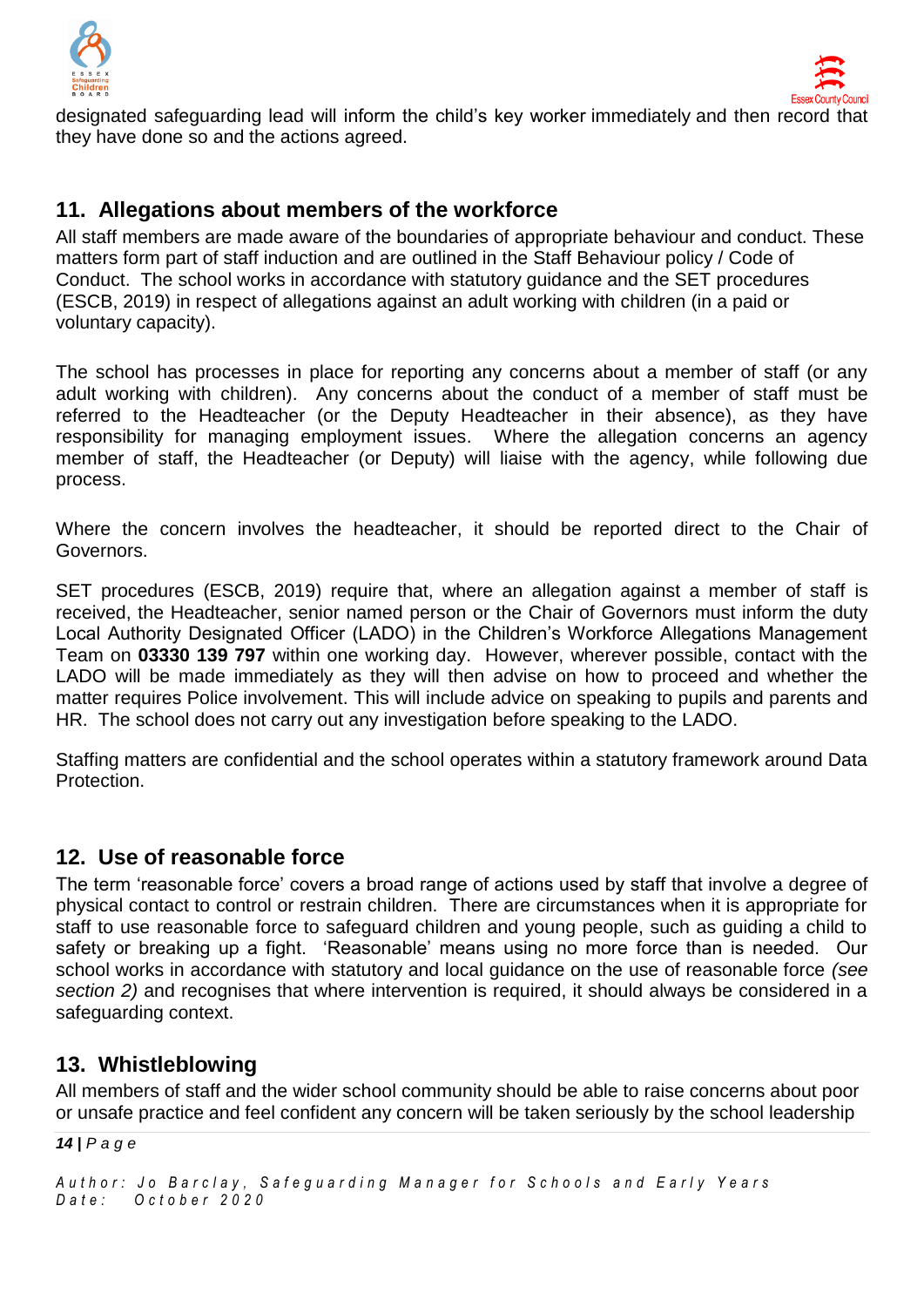



team. We have 'whistleblowing' procedures in place and these are available in the school Whistleblowing Policy. However, for any member of staff who feels unable to raise concerns internally, or where they feel their concerns have not been addressed, they may contact the [NSPCC whistleblowing helpline](https://www.nspcc.org.uk/what-you-can-do/report-abuse/dedicated-helplines/whistleblowing-advice-line/) on: 0800 028 0285 (line is available from 8:00 AM to 8:00 PM, Monday to Friday) or by email at: [help@nspcc.org.uk.](mailto:help@nspcc.org.uk)

Parents or others in the wider school community with concerns can contact the NSPCC general helpline on: 0808 800 5000 (24 hour helpline) or email: [help@nspcc.org.uk](mailto:help@nspcc.org.uk).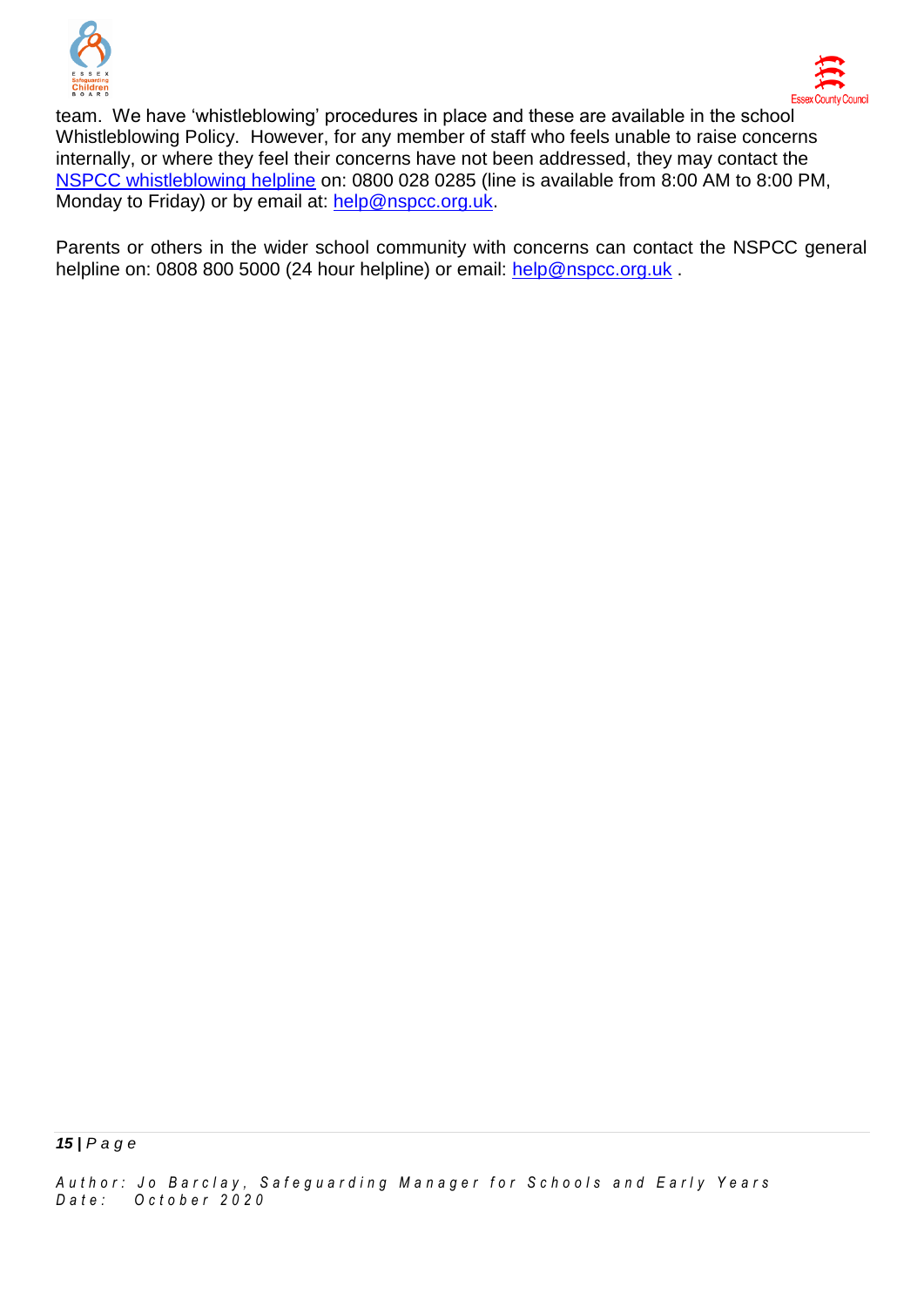

### **Appendix A: Children and Families Hub flow chart**





#### *16 | P a g e*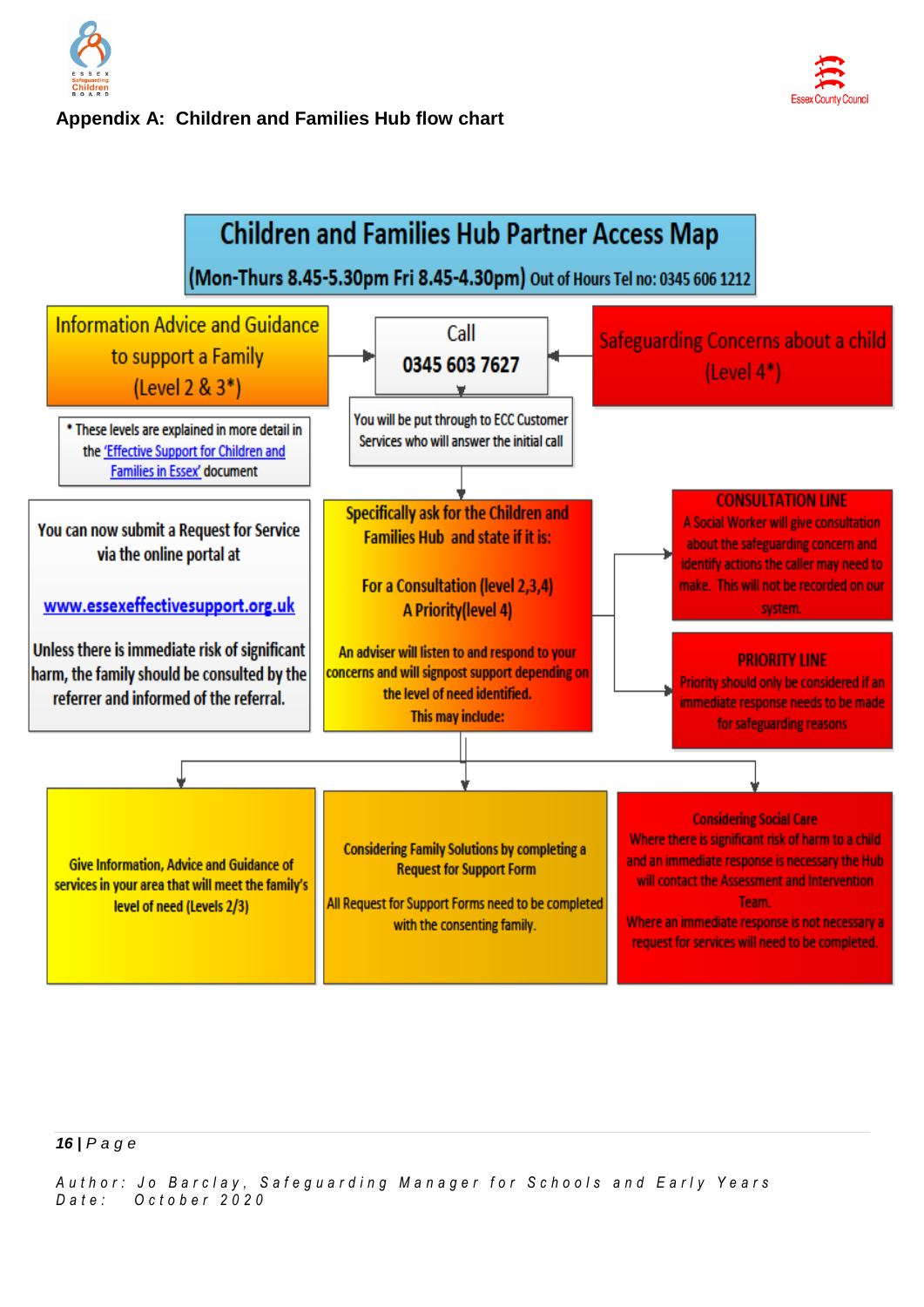



### **Appendix B: Essex Windscreen of Need and levels of intervention**



All partners working with children, young people and their families will offer support as soon as we are aware of any additional needs. We will always seek to work together to provide support to children, young people and their families at the lowest level possible in accordance with their needs

Children with **Additional** needs are best supported by those who already work with them, such as Family Hubs or schools, organising additional support with local partners as needed. When an agency is supporting these children, an Early Help Plan and a Lead Professional are helpful to share information and co-ordinate work alongside the child and family.

For children whose needs are **Intensive**, a coordinated multi-disciplinary approach is usually best, involving either an Early Help Plan or a Shared Family Assessment (SFA), with a Lead Professional to work closely with the child and family to ensure they receive all the support they require. Examples of intensive services are children's mental health services and Family Solutions.

**Specialist** services are where the needs of the child are so great that statutory and/or specialist intervention is required to keep them safe or to ensure their continued development. Examples of specialist services are Children's Social Care or Youth Offending Service. By working together effectively with children that have additional needs and by providing coordinated multi-disciplinary/agency support and services for those with intensive needs, we seek to prevent more children and young people requiring statutory interventions and reactive specialist services